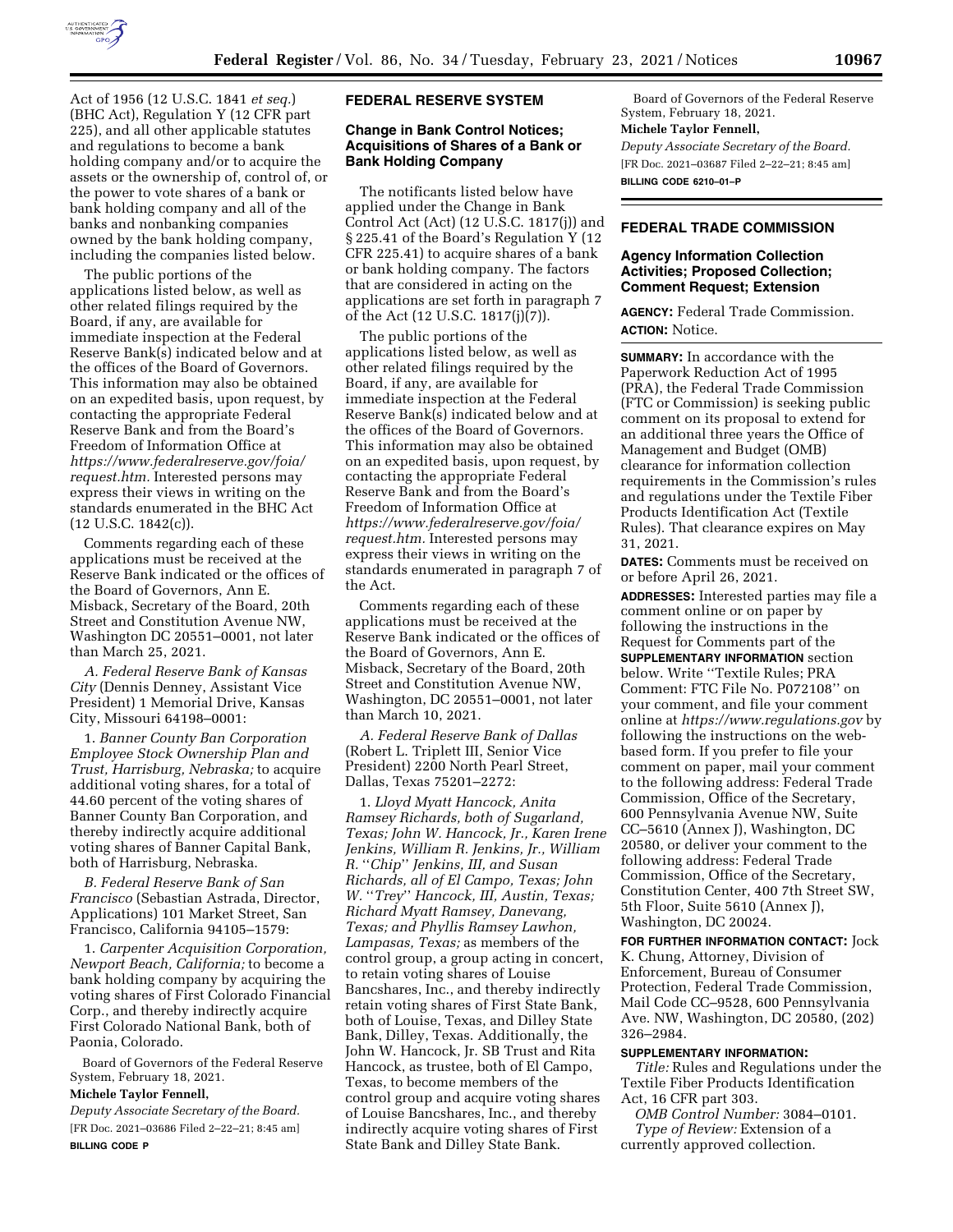*Likely Respondents:* Manufacturers, importers, processors and marketers of textile fiber products.

*Frequency of Response:* Third party disclosure; recordkeeping requirement. *Estimated annual hours burden:* 

37,234,317 hours (1,180,725 recordkeeping hours + 36,053,592 disclosure hours).

*Recordkeeping:* 1,180,725 hours (approximately 18,165 textile firms incur average burden of 65 hours per firm).

*Disclosure:* 36,053,592 hours (621,725 hours to determine label content + 765,200 hours to draft and order labels + 34,666,667 hours to attach labels).

*Estimated annual cost burden:* 

\$280,335,935 (solely relating to labor costs).

*Abstract:* The Textile Fiber Products Identification Act (Textile Act) 1 prohibits the misbranding and false advertising of textile fiber products. The Textile Rules establish disclosure requirements that assist consumers in making informed purchasing decisions, and recordkeeping requirements that assist the Commission in enforcing the Rules. The Rules also contain a petition procedure for requesting the establishment of generic names for textile fibers.

As required by section 3506(c)(2)(A) of the PRA, 44 U.S.C. 3506(c)(2)(A), the FTC is providing this opportunity for public comment before requesting that OMB extend the existing clearance for the information collection requirements contained in the Commission's Textile Rules.

## **Textile Rules Burden Statement**

Staff's burden estimates are based on data from the Department of

Commerce's Bureau of the Census and International Trade Administration, the Department of Labor's Bureau of Labor Statistics (BLS), and data or other input from the main industry association, the American Apparel and Footwear Association (AAFA), and from SICCode.com, which specializes in the business classification of SIC (Standard Industrial Classification) and NAICS (North American Industry Classification System) codes for business identification, verification, and targeting. The AAFA, a national trade association that represents U.S. apparel, footwear and other sewn products companies and their suppliers, has stated that ''[t]he use of labels on textiles and apparels is beneficial to consumers, manufacturers, and business in general as it allows for the necessary flow of information along the supply chain.'' 2 The relevant information collection requirements in these Rules and staff's corresponding burden estimates follow. The estimates address the number of hours needed and the labor costs incurred to comply with the requirements. Staff believes that a significant portion of hours and labor costs currently attributable to burden below are time and financial resources usually and customarily incurred by persons in the course of their regular activity (*e.g.,* industry participants already have and/or would have fiber content labels regardless of the Rules) and could be excluded from PRArelated burden.3

*Estimated annual hours burden:*  37,234,317 hours (1,180,725 recordkeeping hours + 36,053,592 disclosure hours).

*Recordkeeping:* Staff estimates that approximately 18,165 textile firms are subject to the Textile Rules' recordkeeping requirements. Based on an average burden of 65 hours per firm, the total recordkeeping burden is 1,180,725 hours.

*Disclosure:* Approximately 9,565 textile firms, producing or importing about 20.8 billion textile fiber products annually, are subject to the Textile Rules' disclosure requirements.4 Staff estimates the burden of determining label content to be 65 hours per year per firm, or a total of 621,725 hours. and the burden of drafting and ordering labels to be 80 hours per firm per year, or a total of 765,200 hours. Staff believes that the process of attaching labels is now fully automated and integrated into other production steps for about 40 percent of all affected products. For the remaining 12.48 billion items (60 percent of 20.8 billion), the process is semi-automated and requires an average of approximately ten seconds per item, for a total of 34,666,667 hours per year. Thus, the total estimated annual disclosure burden for all firms is 36,053,592 hours (621,725 hours to determine label content + 765,200 hours to draft and order labels + 34,666,667 hours to attach labels).<sup>5</sup> Staff believes that any additional burden associated with advertising disclosure requirements or the filing of generic fiber name petitions would be minimal (less than 10,000 hours) and can be subsumed within the burden estimates set forth above.

*Estimated annual cost burden:*  \$280,335,935 (solely relating to labor costs). The chart below summarizes the total estimated costs.

| Task          | Hourly rate | Burden hours | Labor cost   |
|---------------|-------------|--------------|--------------|
|               | \$29.00     | 621.725      | \$18,030,025 |
|               | 19.00       | 765.200      | 14,538,800   |
| Attach labels | 66.50       | 34.666.667   | 225.333.335  |
| Recordkeeping | 19.00       | 1.180.725    | 22,433,775   |

1 15 U.S.C. 70 *et seq.* 

2Page one from comment by Kevin M. Burke, President and CEO, American Apparel & Footwear Association, March 26, 2012, *Advance Notice of Proposed Rulemaking; Request for Public Comment; Rules and Regulations under the Wool Products Labeling Act of 1939;* 77 FR 4498 (Jan. 30, 2012). 3 5 CFR 1320.3(b)(2).

4The estimated consumption of garments in the U.S. in 2012 was 19.4 billion. However, staff estimates that 1 billion garments are exempt from the Textile Act (*i.e.,* any kind of headwear and garments made from something other than a textile fiber product, such as leather) or are subject to a special exemption for hosiery products sold in packages where the label information is contained on the package. Based on available data, staff estimates that an additional 3 billion household

textile products (non-garments, such as sheets, towels, blankets) were consumed. However, approximately 0.6 billion of all of these garments and household products are subject to the Wool Act, not the Textile Act, because they contain some amount of wool. Thus, the estimated net total products subject to the Textile Act is 20.8 billion<br> $(19.4 - 1 + 3 = 21.4 - 0.6 = 20.8$  billion).

<sup>5</sup> The Commission revised the Textile Rules in 2006 in response to amendments to the Textile Act. *See* 70 FR 73369 (Dec. 12, 2005). These amendments concerned the placement of labels on packages of certain types of socks and, therefore, do not place any additional disclosure burden on covered entities. In 2014, the Commission revised the Textile Rules to clarify and streamline certain provisions and to allow more flexibility in marketing textile products (*e.g.,* allowing the use of certain hang-tags that do not disclose the product's

full fiber content). The Commission sought comment on the increased burden, if any, imposed by these changes but did not receive any comments asserting that the amendments would increase compliance costs. *See* 79 FR 18766 (Apr. 4, 2014).

 $^{\rm 6}$  For imported products, the labels generally are attached in the country where the products are manufactured. According to information compiled by an industry trade association using data from the U.S. Department of Commerce, International Trade Administration and the U.S. Census Bureau, approximately 97.5% of apparel used in the United States is imported. With the remaining 2.5% attributable to U.S. production at an approximate domestic hourly wage of \$12 to attach labels, staff has calculated a weighted average hourly wage of \$6.50 per hour attributable to U.S. and foreign labor combined.